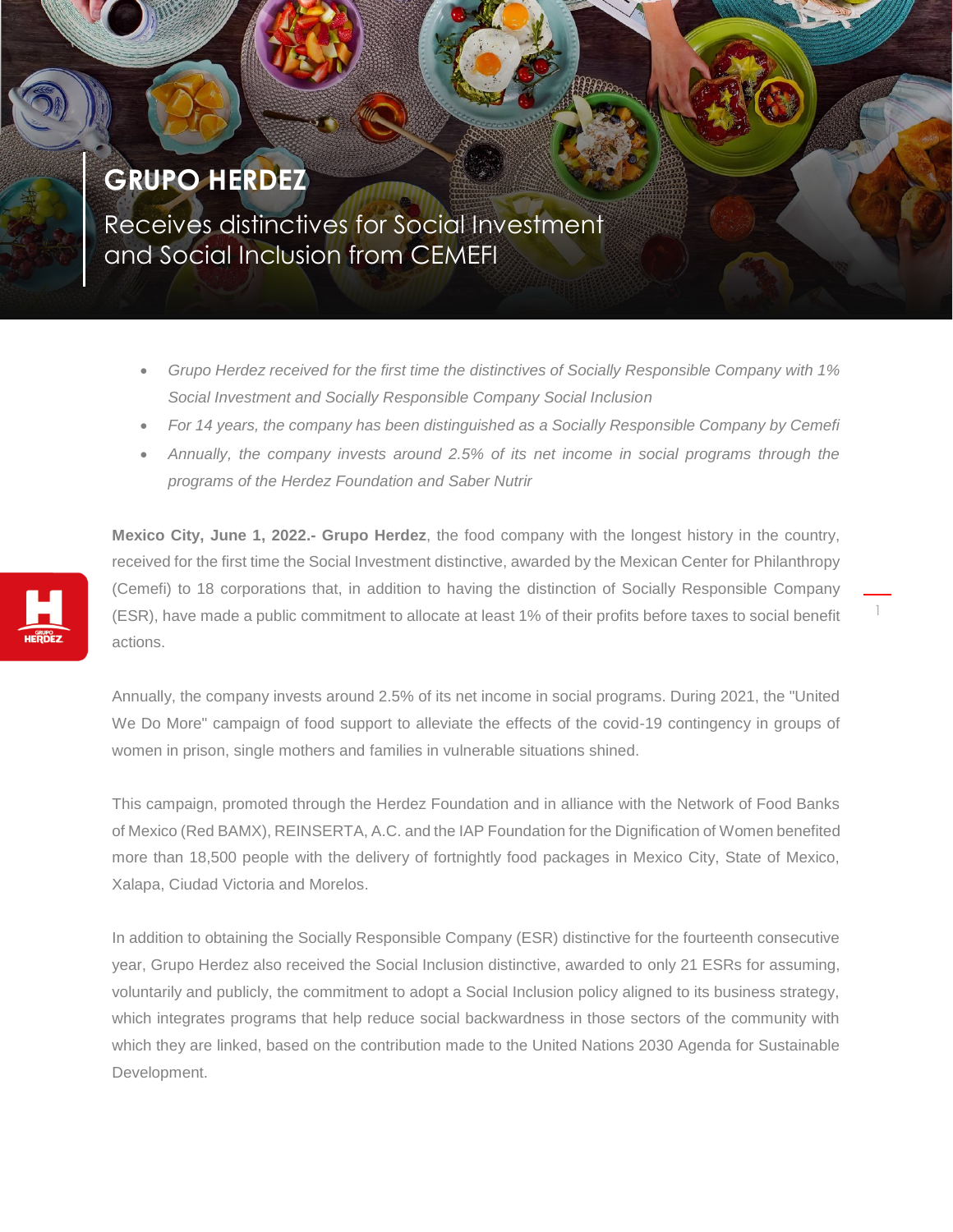In 2021, Grupo Herdez's social responsibility program, Saber Nutrir®, was positioned within the "Mexican Companies for the 2030 Agenda" Report of the Global Compact, as a good practice of SDG 2: Zero Hunger.

For 14 years, through this initiative, the company has promoted food security projects in vulnerable communities. During 2021, in alliance with the Pro Mazahua Foundation, it implemented 125 projects for the production and marketing of food in communities of the State of Mexico and Yucatan, such as family gardens, greenhouses, chicken coops, farms, safe water systems, among others. In this way, it positively affected the food development of 482 families in 23 communities.

With these actions, Grupo Herdez reaffirms its commitment and contribution to the fulfillment of the 6 SDGs within its comprehensive sustainability strategy, adopted in 2019.

## **MEDIA CONTACT**

Mitzi Martínez / [media@herdez.com](mailto:media@herdez.com) Direri Pérez / Cel. 5578586399 [/ dperez@webershandwick.com](mailto:dperez@webershandwick.com)

## **ABOUT GRUPO** HERDEZ

Proudly, we are the Mexican food company with the longest history in the country. Since 1914, we have brought Mexican families the best of our gastronomy and the flavors of the world, and we have brought the best of the flavors of Mexico to the world. We have been listed on the Mexican Stock Exchange since 1991 and our purpose is to be a worthy representative of the recipes and ingredients of our cuisine at a global level, working committed to the social and environmental needs of the places where we operate.

We are leaders in the processed food sector and a major player in the ice cream category in Mexico, in addition to having a solid presence in the United States through MegaMex, as leaders in the production and marketing of guacamole, as well as in the categories of sauces and frozen Mexican food, in the United States. We currently have a presence in 99% of Mexican homes through a broad portfolio of more than 1,500 products, with which we provide solutions to the daily life of our consumers, by offering them variety and convenience for different lifestyles in the categories of tuna, spices, guacamole, ice cream, mayonnaise, jams, honey, mole, mustard, pasta, organic products, tomato puree, homemade sauces, ketchup, tea, canned vegetables and many more. These products are marketed through an exceptional portfolio of brands, including Aires de Campo, Barilla, Blasón, Búfalo, Cielito Querido Café, Del Fuerte, Doña María, Embasa, Frank's, French's Helados Nestlé®, Herdez, McCormick, Moyo, Nutrisa and Yemina.

We align our sustainability strategy to the 6 Sustainable Development Goals of the 2030 Agenda, of the United Nations Organization, being signatories of the Global Compact since 2012. This vision of contributing to the well-being of people, communities and the planet is shared with a great team of more than 9,000 collaborators, and executed through a solid infrastructure that includes 13 production plants, 25 distribution centers and more than 600 points of sale of our Cielito Querido Café, Lavazza, Moyo and Nutrisa brands.

## **ABOUT FUNDACIÓN** HERDEZ

Fundación Herdez, A.C. is a non-profit philanthropic association belonging to the Grupo Herdez Family to provide a